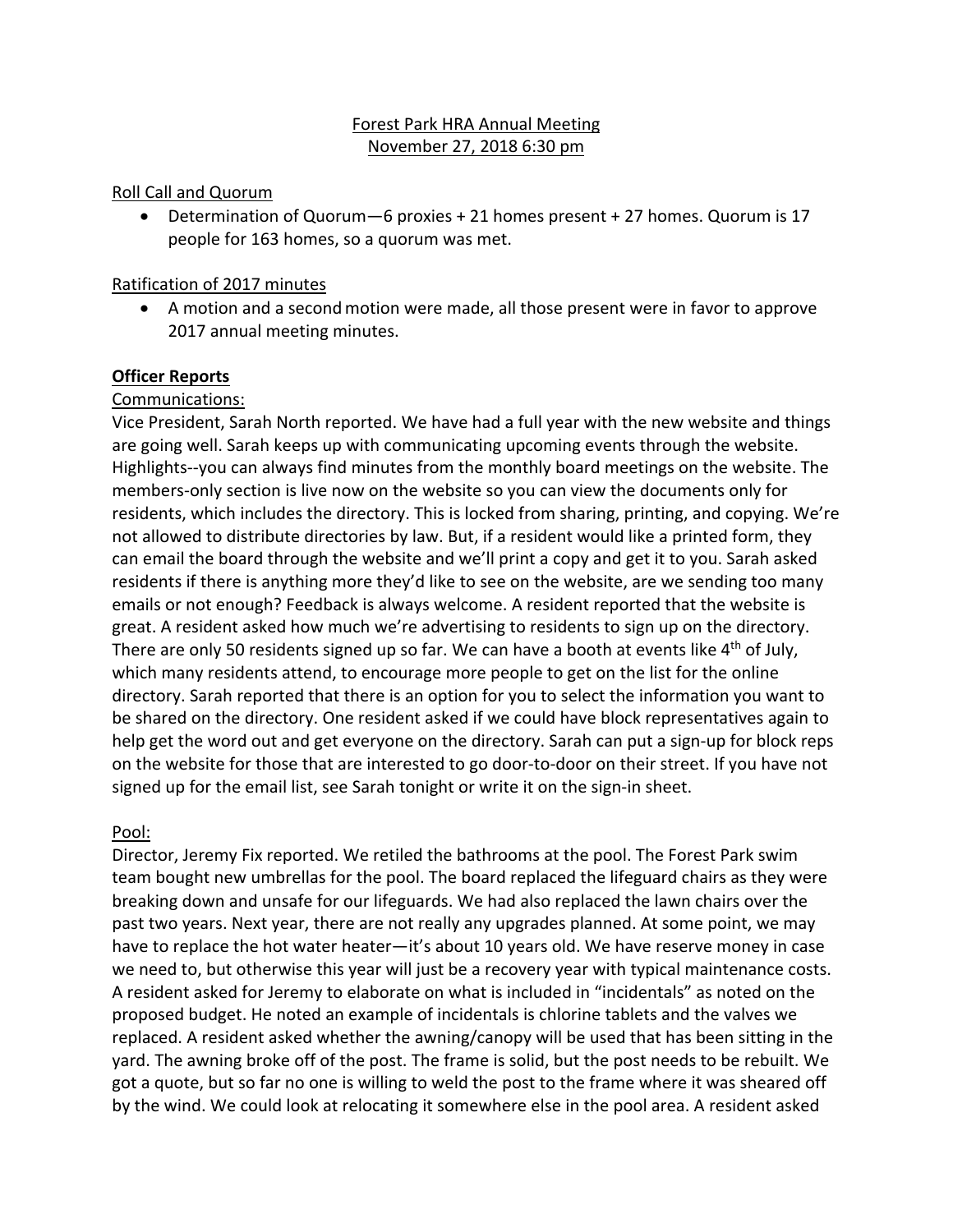about the issue that occurred with the resident's home near the pool. There was a problem with the backflush from the pool that started dumping into the yard like a geyser. This was after the resident had some sewer work done, so we think the pool backflush drain may have been damaged. We are planning to reroute the drain for our back flush out into the street. A resident asked about a fee for that. It should be very cheap—under \$100. It would cost thousands to trench the front yard and reroute the pipe underground. The company that did the work for the homeowner wasn't willing to pay for damages because the drain wasn't on any map or documents from the county when they looked up underground features. A resident asked about how much money we have in the reserve account and if we have one for the pool for these expenses. Board president, Nate Christensen, responded that we have about \$50,000 in our reserve account. The Forest Park HRA bylaws indicate how much money we should keep in reserves, so the board is cognizant of that. There is no long-term formal plan for pool maintenance that is written up.

### Beautification:

Director, Leslie Hakze reported. A resident asked about how much money we have for beautification. We don't have a budget for beautification, just a maintenance budget. So, we may not have the funds to decorate and plant flowers around our new signs at the Dry Creek entrances. The money we have is used mainly for tree trimming, mowing, and weed killing. We don't have water or electricity around where the new signs will be, so we won't be able to do anything elaborate with flowers or lights.

### Social Events:

Director, Sherry Serna reported. The two main neighborhood events are the 4<sup>th</sup> of July Parade and Party and Oktoberfest. The board provides food and drink at these events for homeowners. The board is always trying to expand neighborhood events to allow for more opportunities to get together as residents. We had planned to hold a Trunk or Treat event for Halloween, but the weather put a damper on those plans so we had to cancel. We would love to have more events planned that are unofficial/not sponsored by the board. If anyone has ideas, we can help plan and advertise for other events. The trouble is always getting people to volunteer to help. One resident talked about other neighborhood hosting dinner at the pool every week. Charge a small fee for the dinner and the money goes into the pool fund. Another neighborhood does a food truck at the pool one night a week in the summer to get families to come together. Other events we have organized include the dog swim event at the end of the pool season, ice cream social in the spring, and the turkey trot on Thanksgiving. Let the board know your ideas for events and we'll help to organize.

### Financial:

Treasurer, Neal Carter reported on the updates we've made with paying dues. We thought it was important to give residents an option to pay dues online as this was repeatedly requested. Neal reviewed the expenses as outlined on the budget for accounting. Past cost was \$5,778 and now our annual cost is only \$350. The board was able to save a significant cost switching our accounting to the online system through QuickBooks. Board president, Nate Christensen reported on the use of QuickBooks. Board members can all log in and view accounts if residents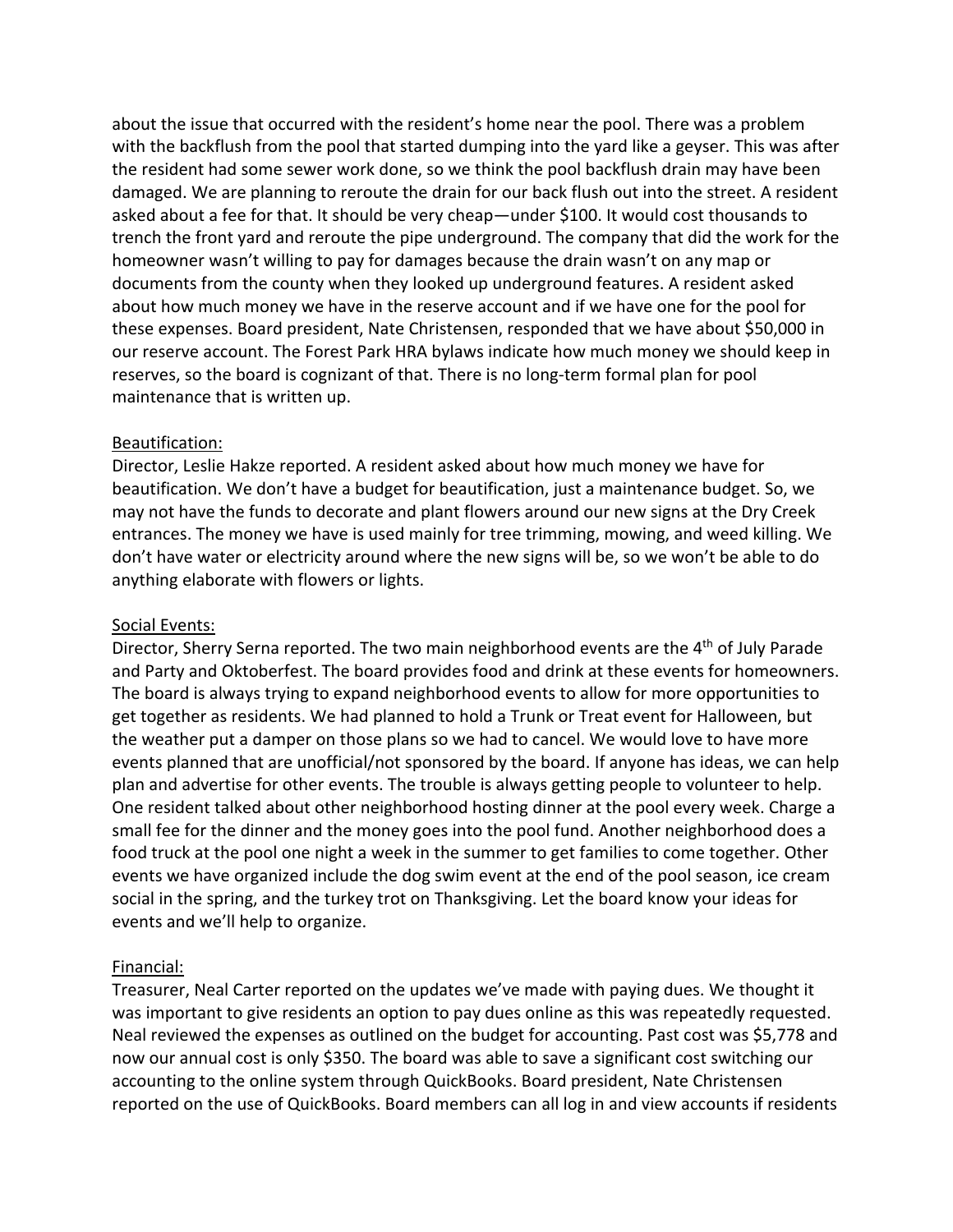ever have any questions. QuickBooks has also helped us to save costs by allowing us to email invoices instead of mailing them with postage, which saves on paper and postage costs. If residents would like to sign up for email bills, they can email Nate through the website and he'll get you on the list. You can pay online through your bank account, without fees. It won't let you do a credit card online because of the fees that would be charged to the board, but you can pay electronically through your own bank account. The board feels this system is sustainable, so If any board member leaves the board, the system will work seamlessly for anyone taking over a board position. Nate talked about how this was a big emphasis from the board, to set up systems and processes so nothing is dependent on one person. A resident asked who is the enforcer for outstanding dues. Nate said he is currently, but QuickBooks helps a lot. A resident asked what happens if an email system goes down or a forwarding address is wrong. QuickBooks will alert Nate right away that an email or address is incorrect. So, he will send that out through the mail with a note to update the information that was incorrect. 55 of the homes are getting electronic invoices at this time. Jeremy reminded everyone that the old P.O. Box address is gone--we have the mailbox at the pool. So, if you don't want to mail the check, you can drop it in the box by the pool.

#### Ratification of the Budget

Board president, Nate Christensen reported. The 17-18 budget doesn't exactly match up with the new proposed 18-19 budget because there are some items that didn't go into the same categories. A resident asked what "security" under Utilities means on the budget. Nate responded this is the fee we pay the key card company for the keys to the pool. A resident made a comment that it seems like the board has done well in reducing costs since last year. A resident asked if we've changed the pool management company. We have stayed with the same company we have used for years, Perfect Pools. A resident commented that it seems that they have worked with the life guards more on training this past year. A resident asked what we're doing with the tennis courts. Jeremy Fix reported that we are probably not going to have nice tennis courts any more. The surface is not playable for tennis because of the tree roots and the maintenance. It's a nice sport court for the kids to use, which is what it's currently being used for now. The budget of \$500 might cover the privacy screens, but the cost to resurface and take care of the tree roots underneath would be too significant to cover. There are nice courts at the park right next door that residents can use. A resident asked about the kids play ground at the pool because it seems to be in disrepair. A resident talked about an idea to use the open area in the pool as an urban/organic garden. There are grants we can use for this and we can get residents involved and teach children about growing organically. We can discuss this at a future board meeting. Residents are always welcome to participate in the monthly board meeting to discuss topics like this. The first board meeting for the new year will most likely be in March, so this can be brought up as a homeowner topic. Another resident asked about the possibility of building a simple shelter for birthday parties at the pool. Sherry said when this was looked at a while back, this was priced out of our budget. But, we could look at it again. If a playground is put inside the pool area, this would not be accessible when the pool is closed for the season, so this is something to think about. Another resident spoke about wanting more events for our aging community, since many events seem to be for the younger residents. Nate repeated if people have ideas, to please let us know and we can help plan and advertise. A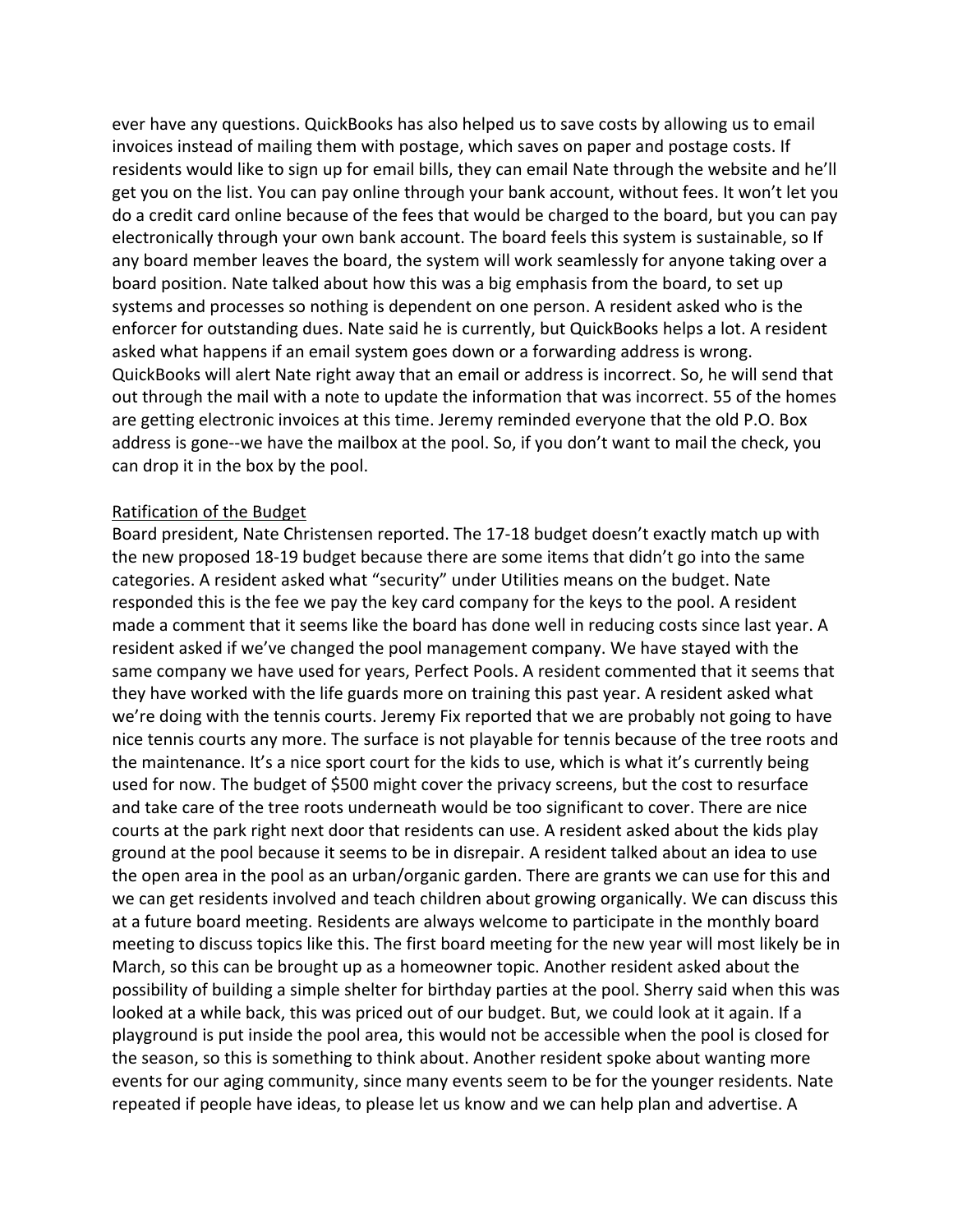resident asked about what the cost for the annual meeting was on the budget—copy and mailing cost dropped from \$510 17-18 to \$100 for 18-19. The item labeled, "outreach" was also asked about on the budget—this is for gift baskets for new homeowners, if there is a death in the family, etc. we try to send flowers. Sherry Serna mentioned that the board is actually doing the status letters for new homes now--we are saving money and earning money due to this switch.

A resident asked how many homeowners are past due in HRA dues. Nate Christensen responded there are only 3 residents that are currently past due. A resident asked how much money we get from the pool memberships that are purchased from the Blue Fins Swim Team each season. The maximum we can sell is 10 memberships. The board gets \$1,000 total from the memberships no matter how many there are within 10. The swim team gets the rest of the money as a fundraiser. The swim team then has a requirement to put that money right back into our pool somehow. That is why they bought the new umbrellas for the pool this year.

A motion was made to accept the 18-19 budget, it was seconded, and all were in favor.

# Election of Board Members

- Sarah North, Nate Christensen, and Amy Stivers have completed their 2-year terms. Sarah, Nate, and Amy would all like to continue to serve on the board for another 2-year term. Nate opened the floor to residents for anyone else that wants to run or nominate someone. No one else was nominated, so Sarah, Nate, and Amy will serve another 2 years on the board. The other four board members will be up for re-election next year.
- Nate asked if there were any objections for the current board members continuing to serve on the board. There were no objections.

# Old Business

# New neighborhood entrance signs

Last year, the board approved \$30,000 from our reserves to use for the two new signs at the entrances at Dry Creek and Detroit and Dry Creek and Filmore. We had difficulty with the original contractor, so the process has taken a bit longer than planned. We had to get a right-ofway agreement with the city to ensure the sign would not block the right of way for traffic. We also had to work with Xcel Energy to make sure the signs weren't going to be placed over any power lines. One of our residents, Ben Kristopeit, helped us to find a new contractor and has helped us navigate the permit process. We have finally received the appropriate permits with the city. We are hoping that we might finally be able to get these signs started in the next month or two. We have the approval, the drawings, and permits. Now we just have to pay the deposit and get started. The board feels these will look really nice compared to the existing green metal signs that are there currently. Homeowners on those corners have been spoken to and have approved the placement of the new signs. A resident asked about updating the Jamison Avenue entrance signs. This will be in the next wave of updates, but we'll have to wait to build up our reserves for at least another couple of years. A resident asked if we could send out a picture of the new signs. Nate replied that he can put this on the website. Ben Kristopeit drew a picture of the sign design on the white board at the meeting.